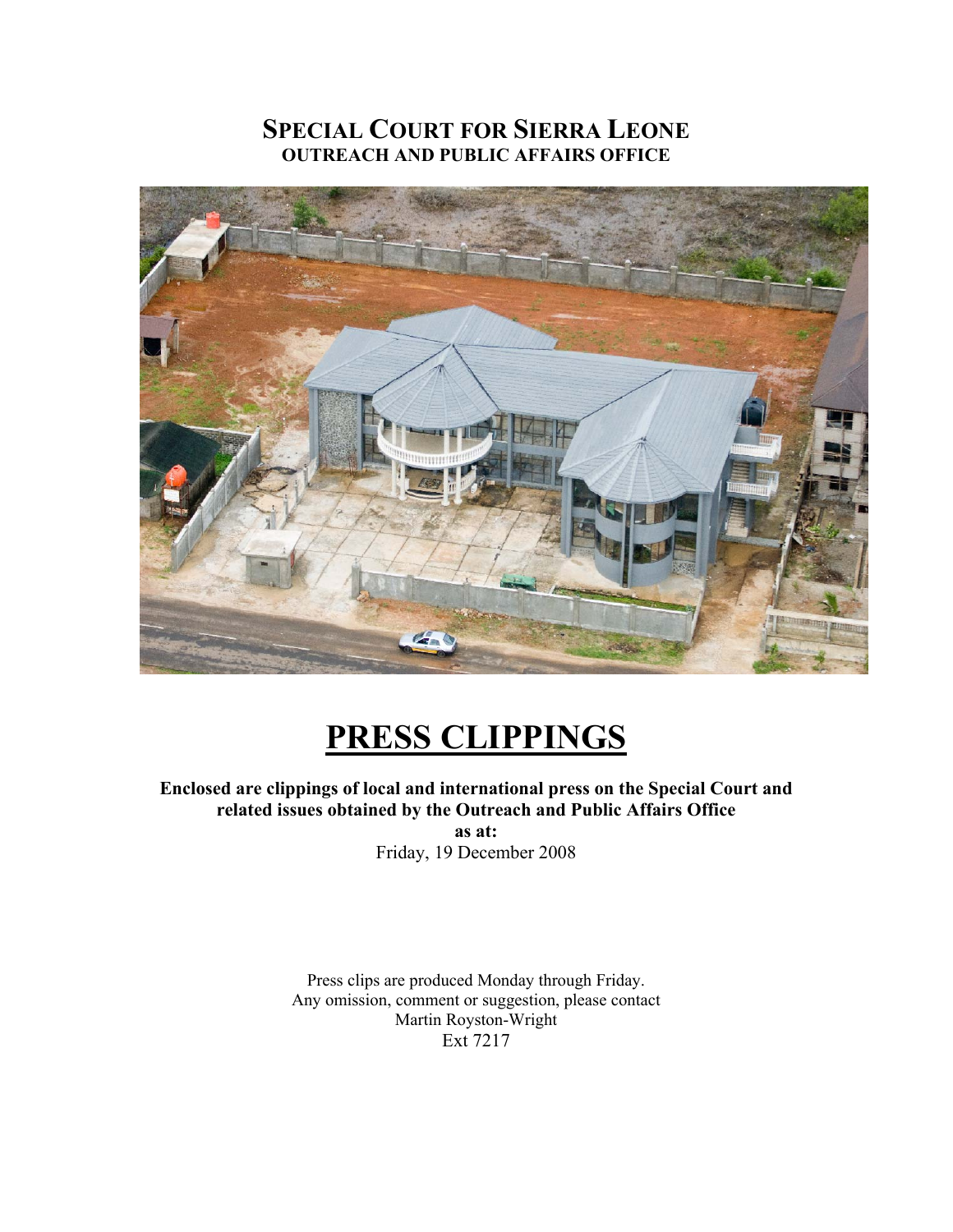| <b>International News</b>                                         |              |
|-------------------------------------------------------------------|--------------|
| Sierra Leoneans, Liberians Want Charles Taylor Convicted / Gallup | Page 3       |
| UNMIL Public Information Office Complete Media Summaries / UNMIL  | Pages 4-6    |
| Rwandan Genocide Jailing Hailed / BBC Online                      | Pages 7-8    |
| Alleged Hariri Killers Face March Trial / The Age.Com             | Pages $9-10$ |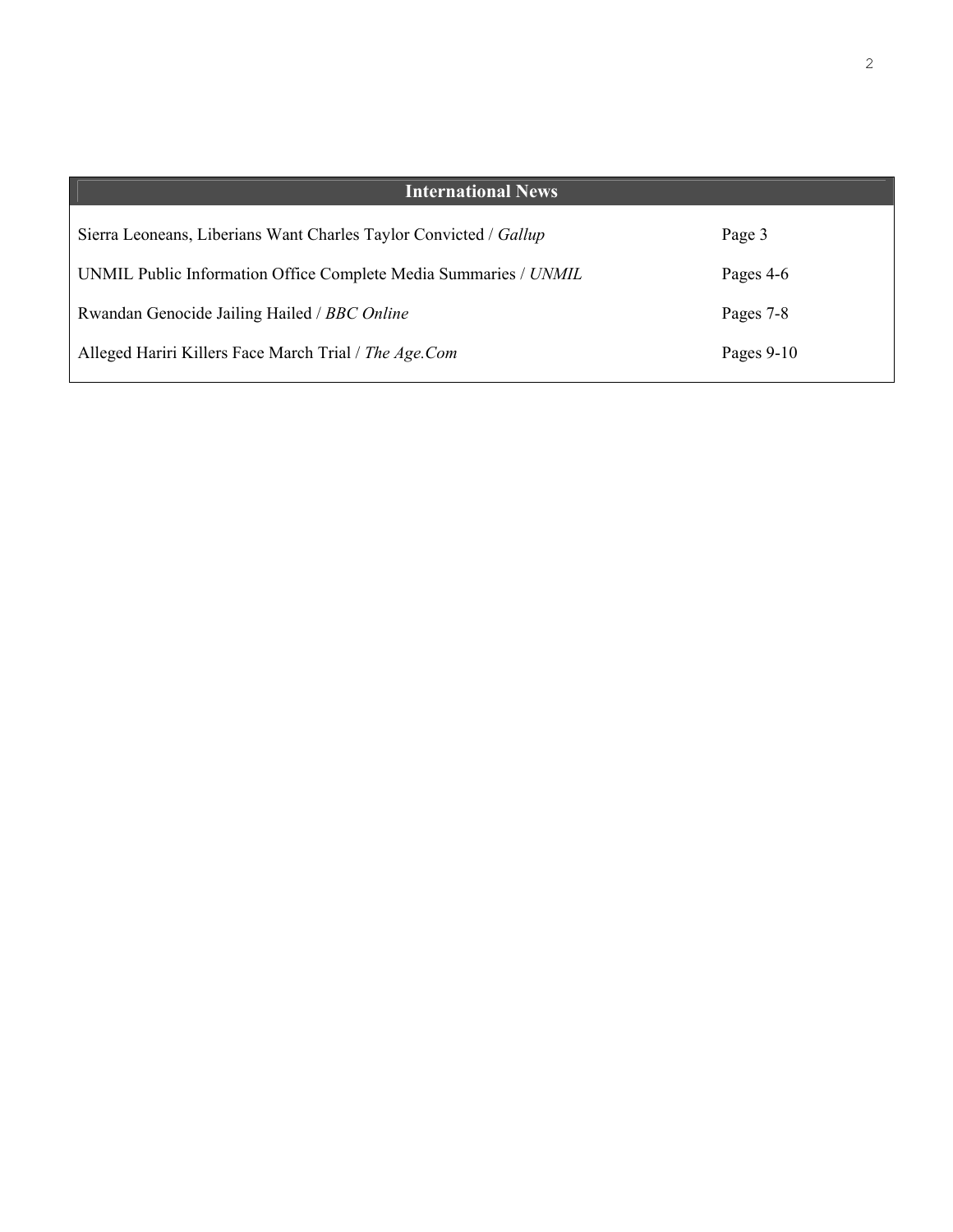Gallup Friday, 19 December 2008 http://www.gallup.com/poll/113491/

### **Sierra Leoneans, Liberians Want Charles Taylor Convicted**

### **One-third of Liberians support acquittal**

 Amid the continuing trial of former Liberian President Charles Taylor, who is accused of war crimes in Sierra Leone, Gallup found that 93% of Sierra Leoneans and 67% of Liberians say it is a good thing that Taylor is on trial.

Taylor, who was president of Liberia from 1997 to 2003, has been on trial since June 2007. He is charged with 11 counts of war crimes committed during Sierra Leone's conflict, including abducting, murdering, and mutilating civilians; sexual slavery and violence; and abducting adults and children and forcing them to perform forced labor or become fighters.

When asked what they thought the outcome of the trial should be, 62% of Sierra Leoneans and 40% of Liberians say that Taylor should be convicted and get a jail sentence, but not necessarily a death sentence. One-third of Sierra Leoneans say he should be convicted and sentenced to death, along with 19% of Liberians who also support the most extreme punishment. Another 37% of Liberians, but a mere 2% of Sierra Leoneans say Taylor should be found not guilty and freed.

The Special Court for Sierra Leone moved Taylor's trial from Sierra Leone to the Netherlands over concerns about maintaining stability in West Africa. And with the wide diversity of opinions as indicated by the Gallup Poll, particularly that 95% of Sierra Leoneans say Taylor should be convicted but only 37% of Liberians say Taylor should be found not guilty and freed, there is reason to believe there could be a real risk of instability in West Africa after the trial ends. With the trial recessed until Jan. 12, 2009, and 10 witnesses still to be disposed, the trial is expected to end no later than spring 2009.

### **Survey Methods**

Results are based on face-to-face interviews with at least 1,000 adults, aged 15 and older, in Liberia and Sierra Leone in April to May 2008. For results based on the total sample of national adults, one can say with 95% confidence that the maximum margin of sampling error is  $\pm$ 5 percentage points for Liberia and ±4 percentage points for Sierra Leone. In addition to sampling error, question wording and practical difficulties in conducting surveys can introduce error or bias into the findings of public opinion polls.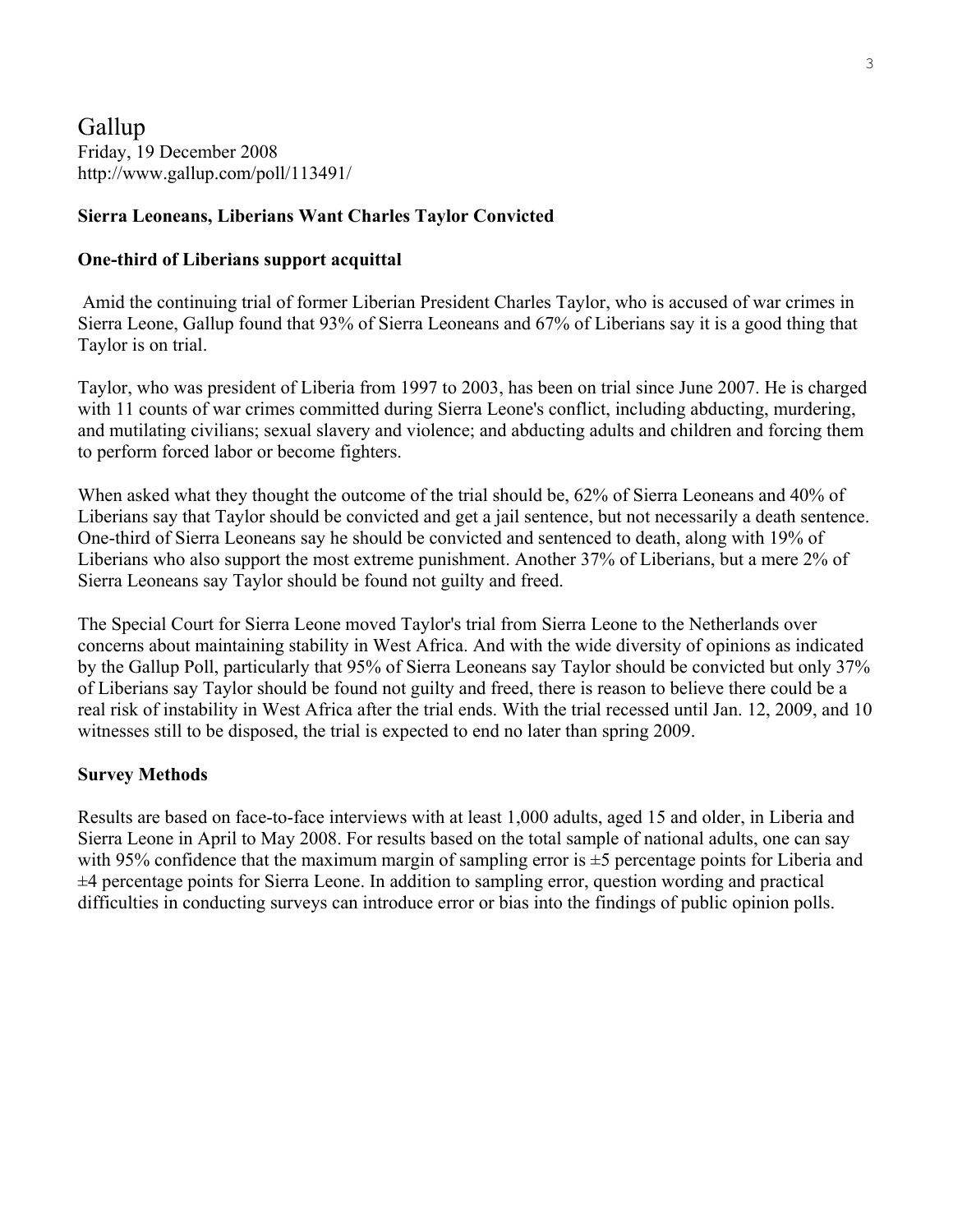

United Nations Mission in Liberia (UNMIL)

# **UNMIL Public Information Office Complete Media Summaries 18 December 2008**

*[The media summaries and press clips do not necessarily represent the views of UNMIL.]*

### **Newspaper Summary**

### **Angry Ex-servicemen Protest Pay Delay …Police Move in and Quell Riot**

(Liberian Express, New Democrat, The Monitor, The News, Daily Observer, The Inquirer)

- The New Democrat newspaper reports that hundreds of deactivated soldiers of the restructured Armed Forces of Liberia (AFL) Wednesday besieged the Ministry of Finance in demand of pension benefits alleged owed them by government.
- The Daily Observer newspaper reports that the ex-soldiers action brought the entire UN Drive to a standstill. In an interview, the head of the ex-AFL personnel, retired Colonel Wolo Nagbe said his men resulted to demonstration due to the failure of the Finance Ministry to pay on Monday as promised.
- The media reports that Police later moved in and fired at least two rounds of bullets to disburse the angry ex-servicemen at the Barclay Training Centre. Correspondents say the Finance Ministry's pay team left the scene but later returned and paid the ex-servicemen.

#### **Armed Robbery on the Increase …Police Inspector General Admits**

(Liberian Express, New Democrat, The Monitor, The News, Daily Observer, The Inquirer, Heritage, National Chronicle, The Analyst)

- The media reports that the Inspector General of Liberia National Police (LNP) Beatrice Muna Sieh-Brown addressing the UN Mission regular press briefing on Wednesday confirmed the increase in armed robbery which she blamed in part to the recent jailbreak. The Police IG said despite the upsurge in armed robbery the security situation in the Country continues to remain calm and stable.
- Col. Sieh-Brown noted that 69 out of the 202 alleged criminals who broke jail recently have been rearrested. She said the remaining criminals are still on the run and are being pursued by the LNP.
- Also speaking, the Commissioner of the United Nations Police (UNPOL) in Liberia, Henrik Stiernblad termed the Monrovia Central Prison jail-break as very unfortunate and said with the support of UNMIL Military, a joint LNP/UNPOL Operations for the prevention and detection of crime and maintenance of peace and security in and around Monrovia during the holiday season has commenced. This is expected to last until the first week in 2009.

### **US Ambassador Gives US\$60,000 Grants …Eight Counties Benefit**

(The News, Liberian Express)

• The Ambassador of the United States of America to Liberia, Linda Thomas-Greenfield has signed a US\$600,000 grant for 15 projects with eight counties benefitting. During the signing ceremony of the Ambassador's Special Self-Help Programme, the Ambassador said there were 275 proposals but only 15 projects met the criteria set by the Embassy. According to her, the 15 projects lasting a period of one year will provide support to educational, agricultural and community development process in the country. Ambassador Thomas-Greenfield urged the grantees to use the funds to make positive contributions to their communities.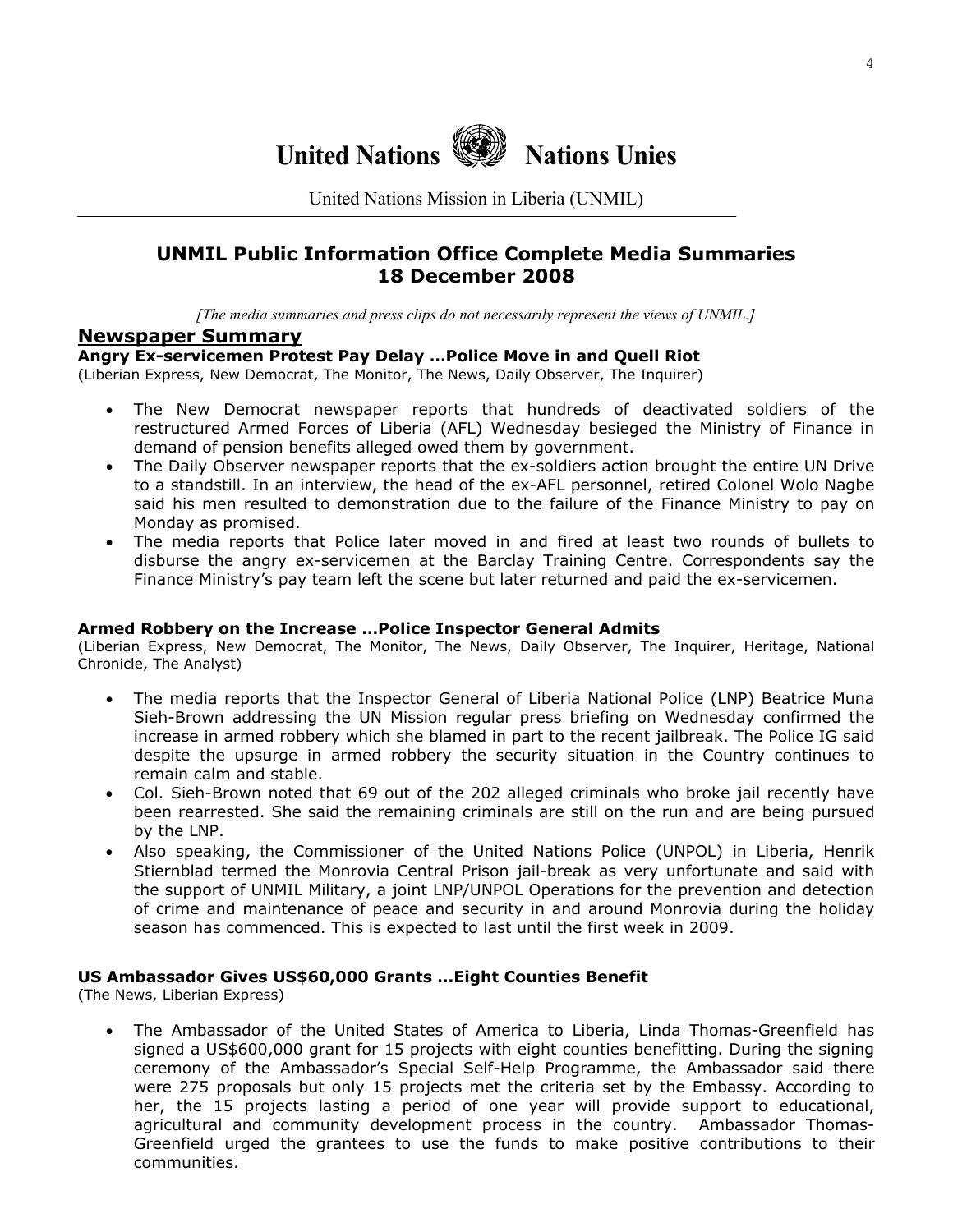### **US\$2.6 Billion Investment for Bong Mines**

(The Inquirer, Daily Observer, The News)

- Barely a week following the arrival of Seaboard Corporation with an initial investment of US\$30million, another company has arrived in the country with a huge investment package. A Chinese company, China Union Investment Company, Limited has arrived in the country with an investment of US\$2.6 billion believed to be the largest investment under the administration of President Ellen Johnson Sirleaf.
- China Union Company Limited is expected to invest in one of Liberia's most prosperous sites, the Bong Ranges formerly operated by the Bong Mines Company (BMC).
- The Chinese company recently successfully won a bid to operate Bong mines with a very high score. Speaking yesterday, the Chairman of the National Investment Commission (NIC), Dr. Richard V. Tolbert, described the US\$2.6 billion investment project as very important to the government of Liberia. Presenting a graphic description of the investment project, the Chief Executive Officer (CEO) of China Union, Mr. Yin Fuyou disclosed that his company will construct a 130MW Hydro Power Plant on the St. Paul River to supply electricity to Monrovia and other areas.

### **UNHCR/UNOPS Dedicate Offices for BIN, LRRRC**

(The Inquirer)

- The United Nations High Commissions for Refugees (UNHCR) in collaboration with the United Nations Office for Project Services (UNOPS) in partnership with the Government of Liberia has continued to demonstrate in the reconstruction of war ravaged Liberia. This manifestation was clearly shown recently following the construction of new BIN & LRRRC offices at the border.
- In commemoration of the handing over ceremony of the newly constructed offices held at BO-Waterside at the Liberia Sierra Leone boarder yesterday, the Commissioner of Immigration, Col. Chris Massaquoi commended the UNHCR and the UNOPS including other interested parties for their excellent performance demonstrated for the construction of the offices.

### **UL Launches Confucius Institute Friday**

(The Informer, The Inquirer)

- The first Confucius Institute in the country will be launched on Friday, December 19, 2008 on the main campus of the University of Liberia. The Institute which was established recently at the University of Liberia is offering foundation courses in Chinese Language, Culture and the colonial and contemporary history of China. Han Ban is a governmental organization, which supports more than 200 Confucius Institutes worldwide and will provide funding, teaching materials and professors for the institute in Liberia.
- According to a UL Public Service release, about 45 Liberians are currently undergoing the language training program, which when completed in ten weeks will enable students to speak basic Chinese and write the language using Pinyin.

# **Radio Summary**

**Local Media – Radio Veritas** *(News monitored today at 9:45 am)* **Police "Fires" Warning Shots to Disburse Angry Ex-servicemen**  (*Also reported on Star Radio, Sky F.M., Truth F.M. and ELBC*)

### **Finance Minister Remains Undeterred in Weeding out Corruption at Ministry**

- Finance Minister Augustine Ngafuan says nothing will deter his administration from affecting a clean-up at the Ministry and the entire government payroll.
- Speaking to journalists following a demonstration by ex-AFL personnel in demand of arrears owed them by government, Mr. Ngafuan said the payment would continue despite the problem.
- He however said the Ministry would ensure that the AFL payroll will be cleaned up in order for people to get their just pay.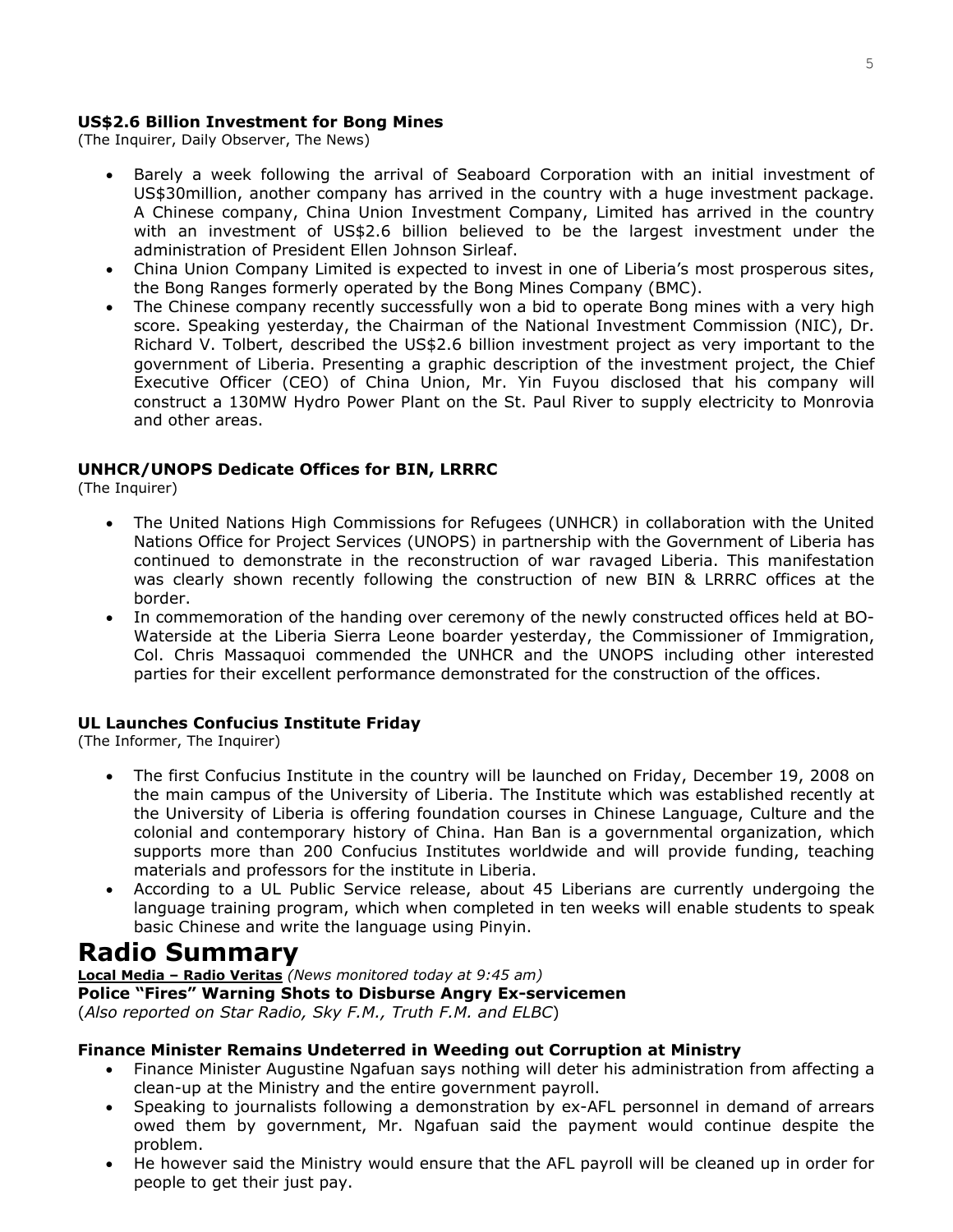• The media reported early this week that some retired soldiers had "fraudulently" taken more than one identification card under different names to receive payments from government.

### **President Sirleaf Fails to Appear Before TRC Today - But says she's not aware**

- Reports say President Ellen Johnson Sirleaf today failed to appear before the Truth and Reconciliation Commission of Liberia (TRC) to give testimonies of her roles and experiences of the years of civil war in Liberia.
- TRC sources yesterday said the President was poised to appear before the commission to address among other things allegation that she wore military uniform in the controlled region of the defunct National Patriotic Front of Liberia (NPFL) rebels.
- There were debates whether President Sirleaf would appear before the TRC in public or in camera.
- Addressing journalists today, the President said she was not aware of the invitation to appear before the TRC today saying as soon as the commission meets the condition as agreed by both parties she will appear.

(*Also reported on Star Radio, Sky F.M., Truth F.M. and ELBC*)

### **LRDC Commences Monrovia Road Rehabilitation**

- The Liberia Reconstruction and Development Company said all is now set for the commencement of the Monrovia street project.
- LRDC authorities said the World Bank sponsored project will cover major streets in the city centre.
- The company said the US\$400,000 project will be completed in seven months.

### **Star Radio***(News culled from website today at 8:30 am)*

### **Ministry of Defense Announces Activation of Second Battalion**

- The Ministry of National Defense has announced the activation of the second battalion of the 23<sup>rd</sup> Infantry of the Armed Forces of Liberia.
- Defense Ministry authorities said the activation ceremony will take place tomorrow at the Barclay Training Centre in Monrovia.
- The authorities said the battalion will consist of nearly 700 enlisted personnel representing five units and would be commanded by a Ghanaian, Major Emmanuel Gyadu.

### **Another Taylor Associate Removed from UN Travel Ban**

- The UN Security Council Committee has removed an associate of former Liberian President Charles Taylor, Mr. Gus Kouwenhoven from the travel ban and assets freeze lists.
- The committee on Monday decided to remove the name of Mr. Kouwenhoven from the list of individuals subject to the travel restrictions imposed by the Security Council.
- Mr. Gus Kouwenhoven was placed on the travel ban and assets freeze list when he was found to have been an arms dealer in contravention of UN Security Council Resolution 1343. \*\*\*\*\*

6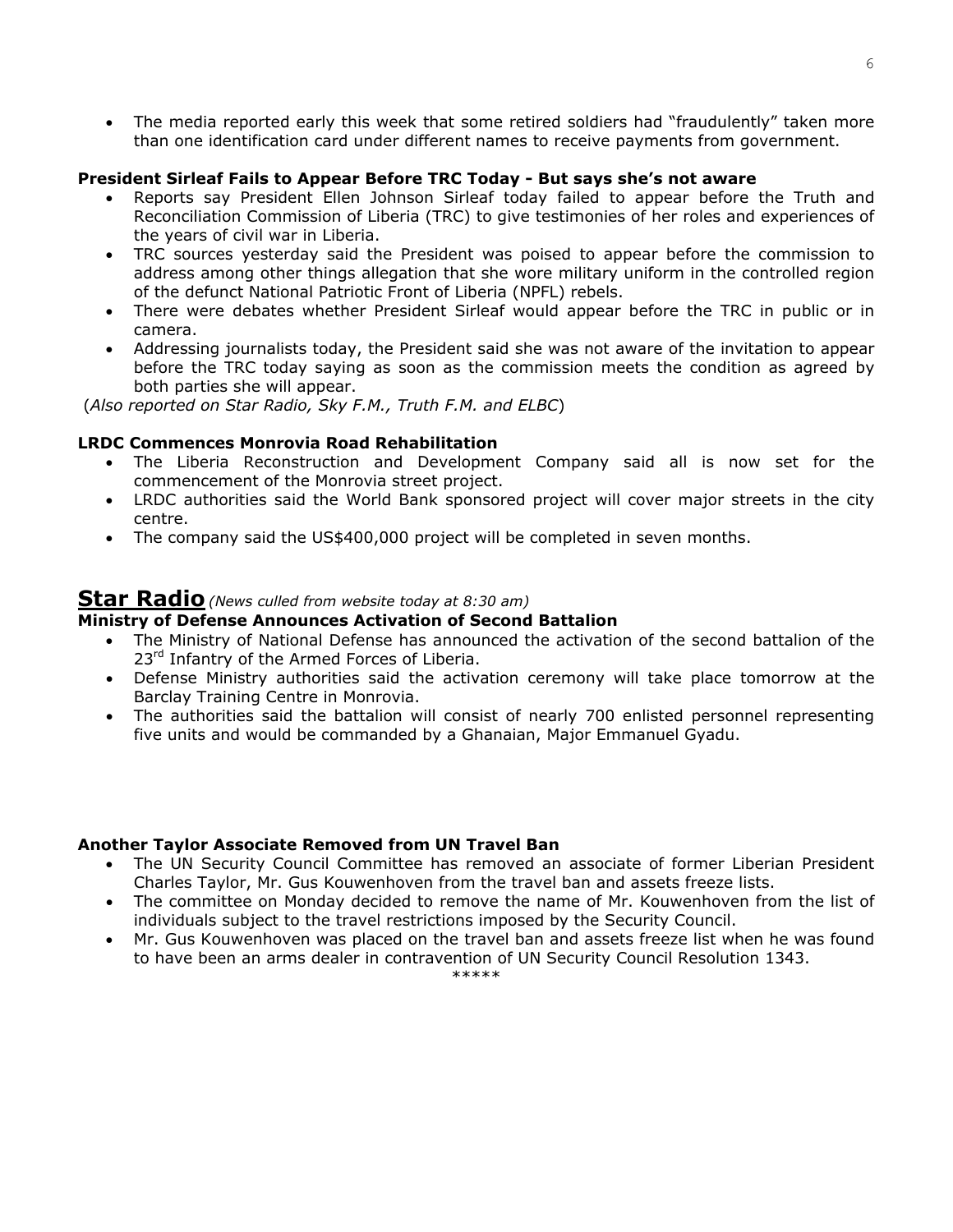# BBC Online Friday, 19 December 2008

### **Rwandan genocide jailing hailed**

Survivors of Rwanda's genocide and UN Secretary General Ban Ki-moon have welcomed the life sentence given to its mastermind Theoneste Bagosora.

Bagosora and two co-defendants were found by a UN tribunal to have led a committee that plotted the massacre of ethnic Tutsis and moderate Hutus.

Mr Ban said the sentences were a "major step in the fight against impunity".

It is the first time the Rwanda tribunal has convicted anyone of organising the killings.

More than 800,000 people were killed in Rwanda's genocide.

Along with Bagosora, former military commanders Anatole Nsegiyumva and Alloys Ntabakuze were also found guilty of genocide, crimes against humanity and war crimes, and given life sentences.

### **RWANDA'S 1994 GENOCIDE**

The head of Rwanda's genocide survivors' association Ibuka Benoit Kaboyi said the convictions showed the criminal masterminds would not go unpunished.

However, the BBC's Geoffrey Mutagoma in the Rwandan capital, Kigali, says many ordinary genocide survivors were unaware of the case.

Mr Kaboyi told the BBC this was because many had little faith in the justice system.

"The justice which cannot compensate them, the justice which only takes a few people to be prosecuted."

Earlier, the Rwandan government said it was "satisfied" with the court's decision to impose a life sentence on Bagosora.

Bagosora, 67, and the two senior military officers were found to have organised, trained and armed the Interahamwe militia, which was responsible for most of the killing.

They were also responsible for drawing up a list of Tutsis and moderate Hutus who opposed their vision of an ethnically pure Rwanda.

The International Criminal Tribunal for Rwanda (ICTR), based in Tanzania, rejected the defence's argument that the killing was not organised, and therefore not genocide.

Bagosora's lawyer, Raphael Constant, said his client would appeal against the verdict.

Brigadier Gratien Kabiligi, the former chief of military operations, who was on trial with Bagosora and the two other men, was cleared of all charges and ordered to be released from custody immediately.

Mr Kaboyi said he hoped the prosecutors would appeal against this decision.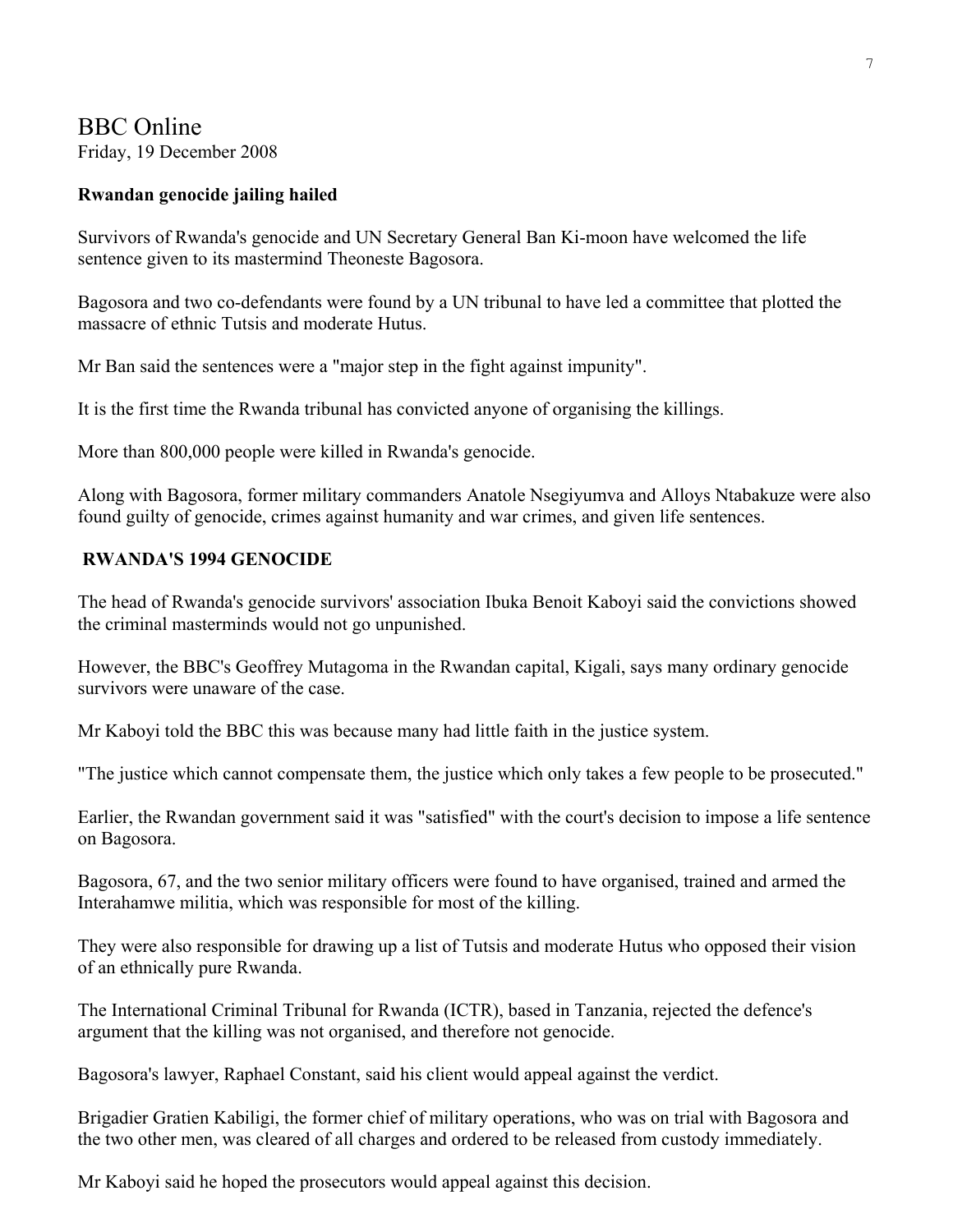## **'Principal enemy'**

In another verdict on Thursday, the tribunal sentenced Protais Zigiranyirazo, 57, to 20 years in jail for his part in the genocide.

Mr Zigiranyirazo, a brother-in-law of former President Juvenal Habyarimana, was accused of ordering Hutus to kill 48 people in two incidents.

Prosecutors said Bagosora assumed control of military and political affairs in Rwanda when President Habyarimana's plane was shot down in 1994 - the catalyst for the genocide.

However, the indictment alleges that he began planning the massacre as far back as 1990.

The following year, Bagosora helped draft a document circulated within the army that described Tutsis as "the principal enemy".

Bagosora has been in custody since 1996, when he was arrested in Cameroon where he was in selfimposed exile.

The tribunal, which has come to play a key part in the process of justice and reconciliation, has so far convicted 34 people and acquitted six others.

Twenty-three remain on trial and eight trials have yet to begin before the tribunal winds up next year.

The effects of the genocide are still being felt in the region, in particular across the border in the Democratic Republic of Congo.

Some of the Hutu militias involved in the genocide fled to DR Congo, where Tutsi rebels, allegedly with some Rwandan backing, refuse to lay down their arms, saying they are being attacked by the Hutu fighters.

Some 300,000 people have fled their homes in DR Congo this year because of this conflict.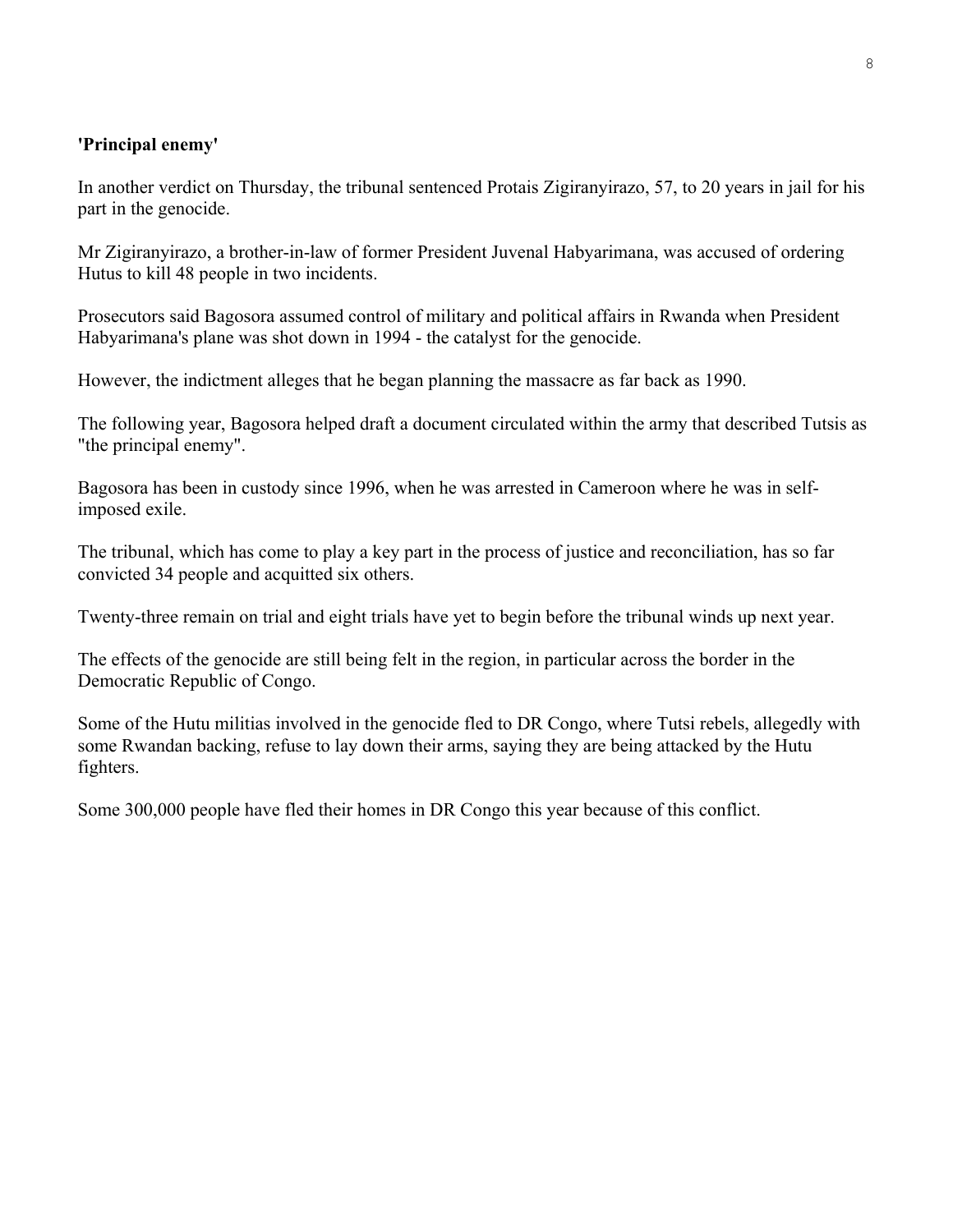The Age.com Friday, 19 December 2008 http://news.theage.com.au/world

### **Alleged Hariri killers face March trial**

An abandoned gymnasium in a far-flung suburb of The Hague will host the trial of the alleged killers of Lebanese Prime Minister Rafiq Hariri.

"Along that wall will be a gallery with 150 seats for the press and public," gestured Robin Vincent, the registrar of the Special Tribunal for Lebanon, which is expected to open its doors in Leidschendam on March 1

The tribunal will be housed in the former headquarters of the Dutch intelligence service, a colossal building with fortress-like security.

The courtroom is to be built in what used to be a spies' gymnasium.

"In the courtroom itself, there will be 70 seats," said the 64-year-old British registrar, who arrived from the United Nations in August.

"It will be able to accommodate several accused at the same time, their lawyers, the judges, prosecutors and the legal representatives of victims."

The tribunal will try those presumed responsible for a series of attacks on Lebanese political and media personalities, notably the assassination of Hariri in a car bombing in February 2005 that also killed 22 others.

NSW Deputy Police Commissioner Nick Kaldas has been appointed to head the UN investigation into the 2005 bomb attack that killed Hariri.

Kaldas will take up the position of Chief of Investigations for the Special Tribunal of Lebanon on March 1 next year.

It will also investigate a number of other assassinations that have had a significant impact on the political environment in Lebanon and the Middle East.

The attack on the Beirut seafront was one of the worst acts of political violence to rock Lebanon since the 1975-1990 civil war, and led to the withdrawal of Syrian troops after a 29-year presence.

The use of the building, which formerly housed 700 intelligence staff, is sponsored by the Dutch state with some left-over furniture thrown in.

In one corner of the gymnasium, behind a row of windows, a body-building room will be converted into an interpreters' cabin, explains Vincent. Hearings will be translated into English, French and Arabic.

"The fitness equipment will be moved to the seventh floor and will be used by the security personnel ... for them to keep in shape," smiled the registrar.

"Of all the international tribunals in The Hague, the security concerns around this one are the greatest."